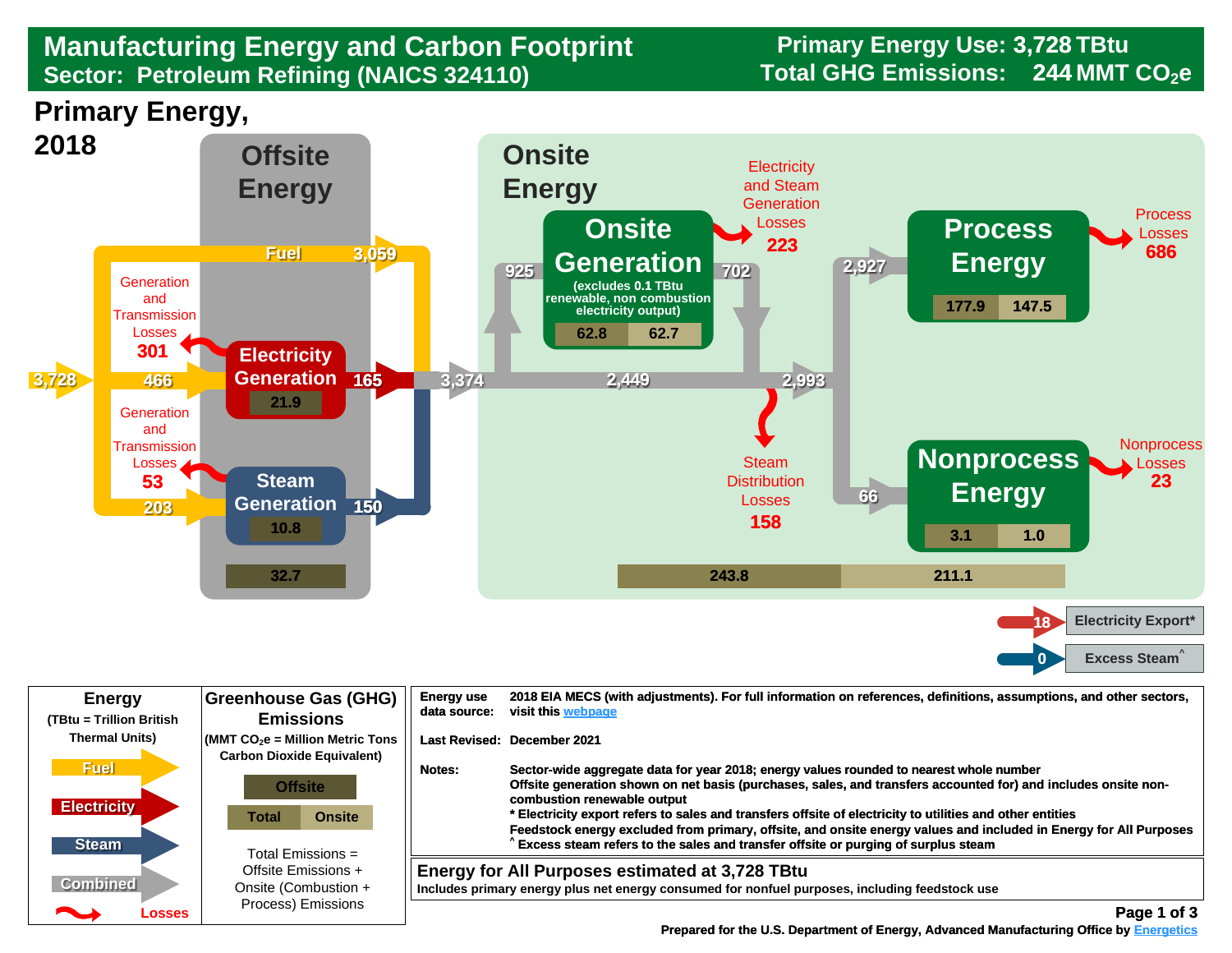## **Manufacturing Energy and Carbon Footprint Sector: Petroleum Refining (NAICS 324110)**

**Onsite Energy Use: 3,374 TBtu Onsite Emissions: 211 MMT CO<sub>2</sub>e** 



 **[Prepared for the U.S. Department of Energy, Advanced Manufacturing Office by Energetics](https://www.energetics.com/) Energetics**